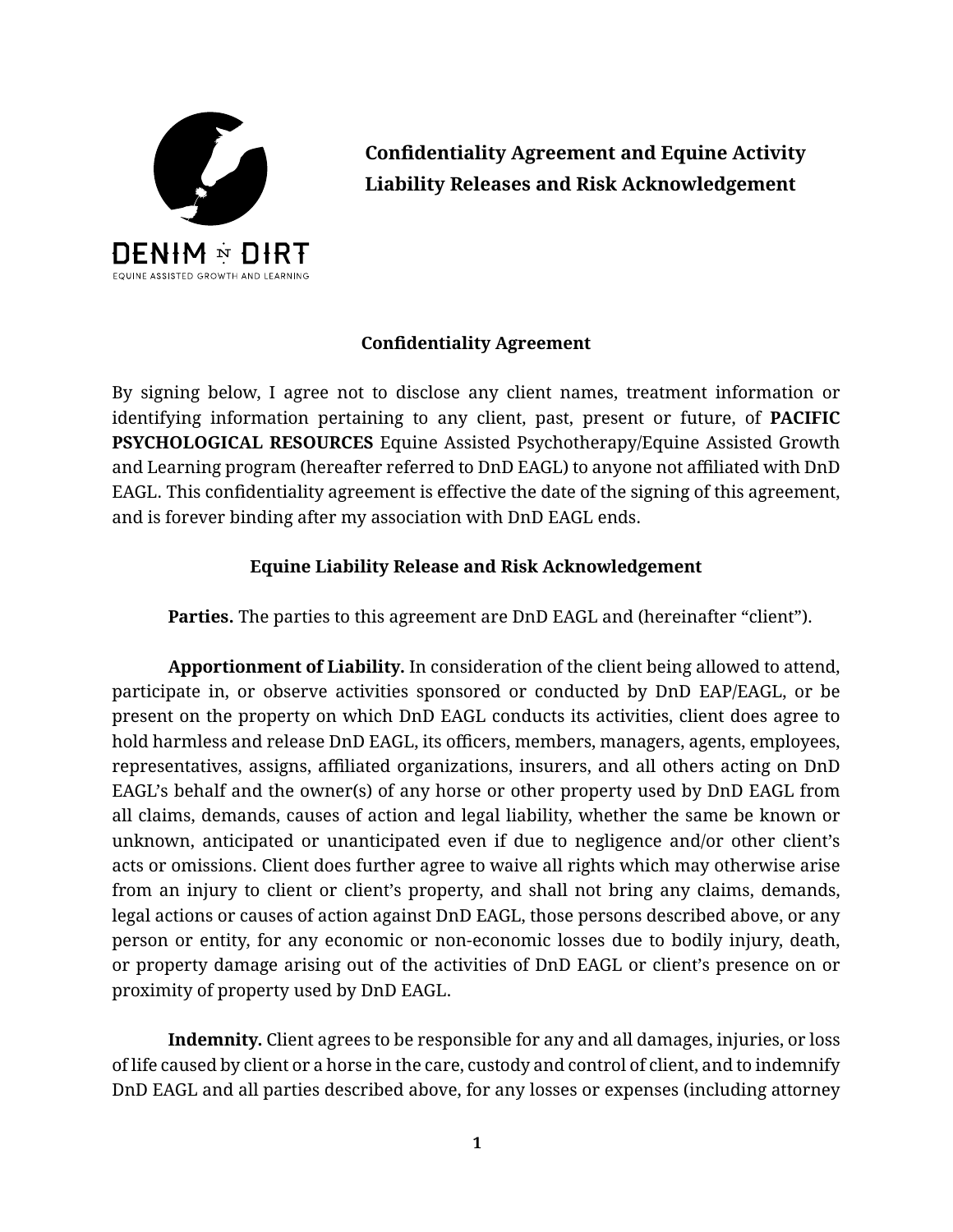fees) which they incur in connection with claims related to client.

According to the North American Horseman's Association, many obvious and nonobvious inherent risks are always present in being around horses and in horse related activities, despite all safety precautions. No horse is completely a safe horse. Most horses are 5 to 15 times larger, 20 to 40 times more powerful and 3 to 4 times faster than a human. If a horse is frightened or provoked, it may act according to its natural instincts which may include, but are not limited to : changing direction or speed at will, bucking, biting, rearing, kicking, stumbling, falling or stepping on, all which may result in injury, harm or death to persons around them; the unpredictability of a horse's reaction to such things as sounds, sudden movement and unfamiliar objects, persons or other animals; the limited availability of emergency medical care; and the potential of a participant to act in a negligent manner that may contribute to injury to the participant or others. The risk of death or personal injury exist for any person around a horse, whether mounted or on the ground. Client acknowledges these risks and states that she/he is not relying on DnD EAGL to further advise of the risks.

**Acknowledgment and Assumption of risks.** Client acknowledges that she/he bears responsibility for her/his own safety and client should not participate in any client activity unless she/he is confident that she/he can do so safely. Participation in equine activities with or conducted by DnD EAGL constitutes a knowing and voluntary assumption for all risks associated with equine activities involving DnD EAGL or being present on or using DnD EAGL property (including but not limited to inherent risks and the risk of negligence by DnD EAGL or others) which is a defense under California law to any claim for injury or damage, and a bar to recovery.

**Visitors.** Should client bring to DnD EAGL any person who is not a party of an Equine Activity Liability Agreement with DnD EAGL, client agrees to educate them as to the risks of being around horses and horse operations, supervise them, be solely responsible for their safety, and to be financially responsible for any injury or loss caused by or suffered by any such person.

**Safety Rules.** Client agrees to follow such rules for safety as are attached or are subsequently provided to them, or posted. Client acknowledges that failure to follow DnD EAGL's safety rules or the direction of DnD EAGL staff may put her/him at risk of, or increase the risk of personal injury.

**Premises Inspection.** Client has inspected or will inspect the equine facility premises and /or has in some other way satisfied herself/himself that the condition of the premises and the facilities will provide an adequate and reasonable level of safety for the